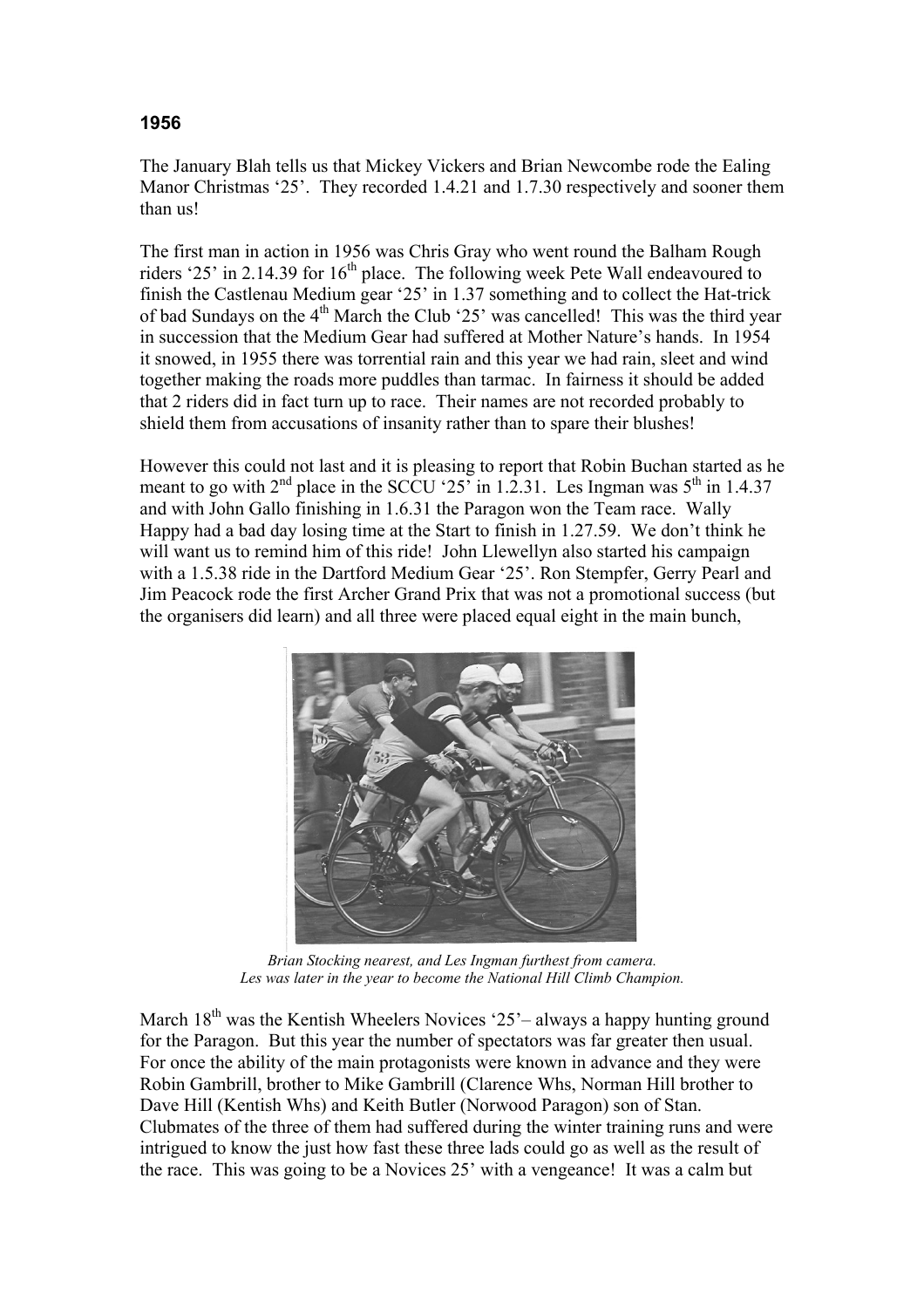cool morning with the sun doing its best to shine through the clouds. All three turned at the Cherry Tree Pub around 31.30 but on the way back Norman Hill pulled out those extra seconds to pass the Timekeeper in 1.3.41 to win the race. Seventeen seconds slower and in  $2<sup>nd</sup>$  place was 1.3.58 was Keith Butler and  $3<sup>rd</sup>$  with just over 1.4 was Robin Gambrill. Excellent rides by all three youngsters and the times recorded took Hill and Butler into top class competition after their first race as they were now too fast for the usual Middlemarker's events. The result of the 'Novices' was the first indication of the talents that were to earn both of them International Honours plus amateur and professional National Championships in the future. Keith was backed up by Bob Chittenden, 1.7.11, and Chris Paxton, 1.8.15, to take the Team Race. Other Paragon rides were by Len Saunders, 1.8.18, Brian Amsdell, 1.9.31, and a 1.20.58 from Alan Bristow, (son of Arthur). Alan is still dining out on that ride in 2004. He was amongst the leaders at the Cherry Tree but paid dearly on the return. The long ride out from Hither Green to Earlswood Common to arrive far too early for his start meant that his breakfast calories ran out on the Crawley by-pass! He was, thankfully, to make amends for that ride in the future.

The fourth Brighton road race was held the same day but it clashed with the Veterans Motor Cycle run from Tattenham Corner to Brighton so the Madeira Drive Finish was denied us. This year partly because of the Motorcycles and to make the race longer and perhaps more difficult the course was changed. From Purley the course went down the A22 over the Caterham bypass then through Godstone and East Grinstead. It then went over Wych Cross and through Uckfield (with its level crossing) to Polegate. Here it turned towards the South Downs climbing up through Jevington. At the top of the Down the course descended to Exceat then went up and over to Seaford before following the coast road to Newhaven. Over the level crossing by the harbour and then the hard climb out of the town onto the coast road to Brighton. We have no record of the race except that the winner was Doug Collins (Army CU) from Mike Dowling (VC Aquila), Don Forrester (34<sup>th</sup> Nomads), Ted Gerrard (Barnet), Owen Blower (Leicester) and Dave Smith (Midland)

Next week was the Jim Fox '25' and a chance for Robin Buchan to show his paces. A convincing 2-minute win in 1.0.08 was an indication of his fitness. Colin Dennis was  $2<sup>nd</sup>$  in 1.2.18 and Ron Palmer  $3<sup>rd</sup>$  in 1.3.26. Colin took the Handicap in 56.18 from Len Saunders, 59.12, and Alan Bristow, 59.13. Alan had made amends for his ride in the Kentish Wheelers Novices with a far faster 1.7.13.

Pete Smith and Don Ward won the Madison at the Good Friday Meeting at Portsmouth. At Herne Hill Robin Buchan was  $4<sup>th</sup>$  in the Curacho Wheel 10 minutes pursuit. On the Isle of Wight Brian Quinton won the 'B' Event and the Paragon were second in the Team competiti0on.

The following week was Easter and Robin was a few seconds slower but won the Fountain '25' in 1.0.13. Backed up by Brian Newcombe, 1.4.30, and Keith Butler 1.5.04, the Paragon won the Team race. Alan Bristow was the only other finisher from the Club with 1.7.19. On the Monday Brian Newcombe rode the Actonia '25' and finished in 1.5.0. Robin Buchan rode the ECCA '25' and recorded 1.1.25. The Polo A Team beat Croydon Aces  $8-3$  and the B Team beat Yiewsley  $9-0$ .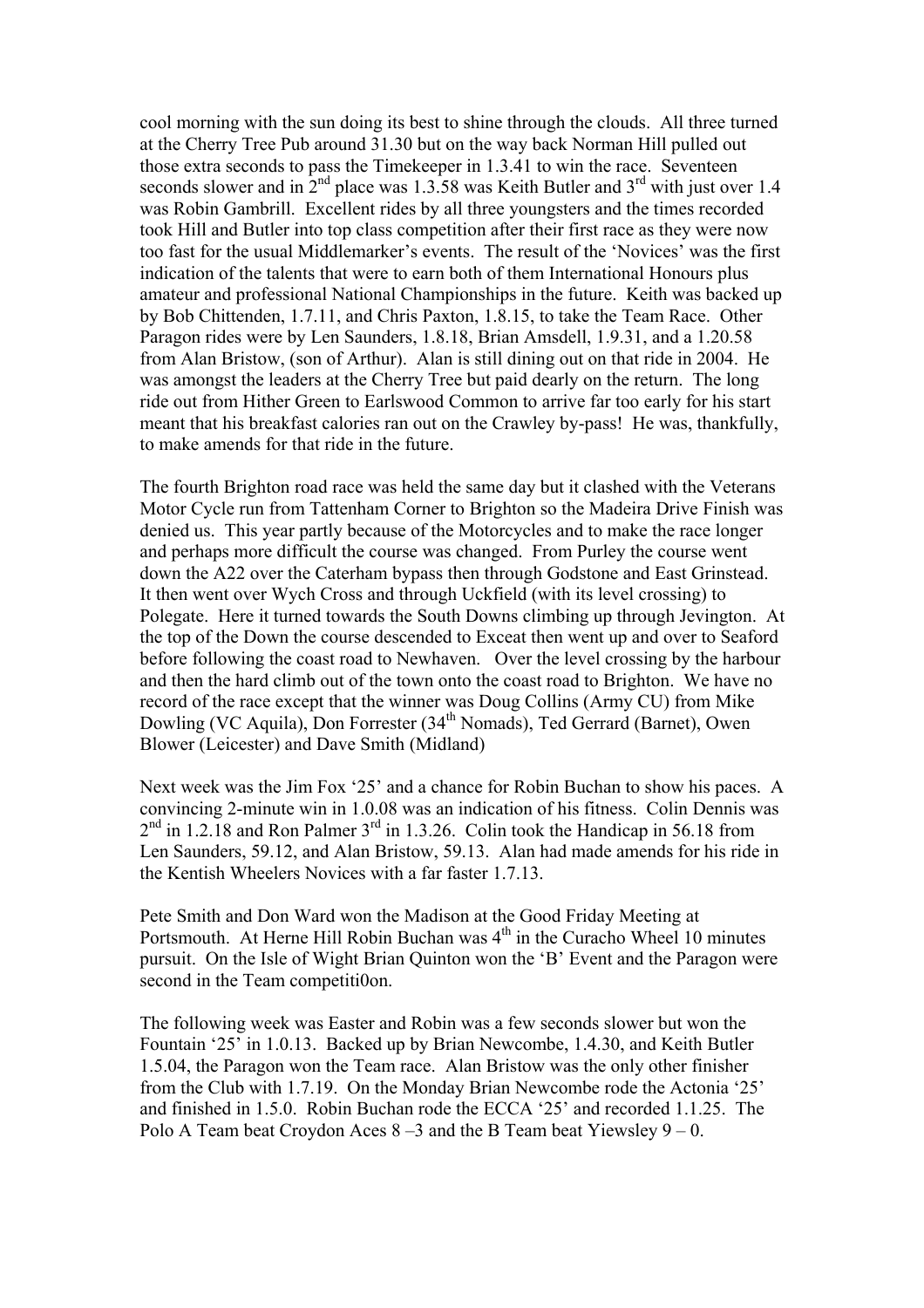On the  $8<sup>th</sup>$  April we had five riders in the Apollo Middlemarkers '25' and two of them managed to have late starts. Alan Bristow was our fastest rider with a personal best of 1.6.29; Terry Dixon did 1.6.43, Len Saunders 1.7.45 (37" late), Pete Wall 1.10.20 and Paul Jaeger 1.11.52 (2.35 late). Robin Buchan finished the WLCA '25' in 1.0.05 for 3<sup>rd</sup> place but John Gallo only did 1.5.16 and Wally Happy a 1.15.08 after losing 11.25 at the Start. (That makes it three late starts on one day!)

A Junior '10' was held on the  $15<sup>th</sup>$  April when Keith Butler won comfortably with a 25.34 ride. In  $2<sup>nd</sup>$  place was Len Saunders, 27.16, and  $3<sup>rd</sup>$  was Les Black, 27.55. The 'Big boys' rode the Bec '25' that resulted in another win for Robin Buchan with a 1.0.11. Everyone else in the Club was at least 4 minutes slower! Chris Gray did 1.4.36, Brian Stocking 1.4.57, Brian Newcombe 1.5.21, Mickey Vickers 1.5.40 and John Gallo 1.5.50. Les Ingman rode the Bath Road Hilly '50'. Somehow he managed to lose 6.40 in the first 23 miles of the event going through that point in  $16<sup>th</sup>$ place. By the 42 miles mark he had moved up to  $9<sup>th</sup>$  spot 10.01 behind the winner Ron Jowers (Twickenham). He put in a storming finish to gain time on Jowers towards the end closing to 9.32 and climbing another place to  $8<sup>th</sup>$ . His time was 2.17.13. The winner Ron Jowers took 2.7.41. What did happen to Les in those early miles?

It was another quiet day on the  $22<sup>nd</sup>$  April. Robin Buchan rode in the Hitchin Nomads '25' finishing with a 59.57 whilst his teammates were much slower. Mickey Vickers did 1.4.45 and Wally Happy was 5 seconds further back. Five riders had been accepted for the Clarence Whs Middlemarkers '25'. Of these Brian Vallack was the fastest with 1.9.03. Len Saunders did 1.9.23, Brian Amsdell 1.9.58, Dave Paxton 1.10.50 and Bob Chittenden 1.11.20. Ron Palmer finished with a 2.12 in the Mercury '50'. Brian Quinton and Ron Stempfer were  $5<sup>th</sup>$  in the Crest road race Madison at Stapleford Tawney. In the second category event Vic Boreham won 7 primes and then crashed!

On the 29<sup>th</sup> April the race for the Dave London Trophy was held. Fastest time was by Wally Happy with 1.17.31 with Chris Gray in 2<sup>nd</sup> place, 1.17.53 and Brian Stocking  $3<sup>rd</sup>$  in 1.19.32. Brian Vallack took the Trophy with 7 minutes allowance for a nett 1.16.33.  $2<sup>nd</sup>$  was Malcolm Vallack, 1.16.49 and  $3<sup>rd</sup>$  Wally Happy, 1.17.01. Those riding Open events did not fair very well. Only Brian Newcombe finished the Oxford City '25' in 1.4.52 and only Mickey Vickers finished the Brentwood '25' with a 1.2 ride.

The Polo A Team won the Croydon Winter League with Bob Reddin, Maurice Taylor, Charlie Watkins, Alec Bird, Len Stanyard and Dave Benjafield.

The Organiser of the Uxbridge Whs Junior '25' must have had a wicked sense of humour as he placed the first two riders in the Kentish Wheelers Novice a minute apart – the winner, Norman Hill, a minute behind Keith Butler! The rivalry produced two personal bests of 1.2.15  $(4^{th})$  for Norman and 1.2.11  $(3^{rd})$  for Keith. However Chris Gray put both of them in their place by producing a 1.1.35 only eclipsed by Paul Bennett (Watford) who won in 1.1.03. Len Saunders finished in 1.7.42 and Brian Amsdell 1.7.50. Wally Happy was our only rider in the North Bucks '25' with a 1.1.34 whilst the other fast men went down to the New Forest for the Bournemouth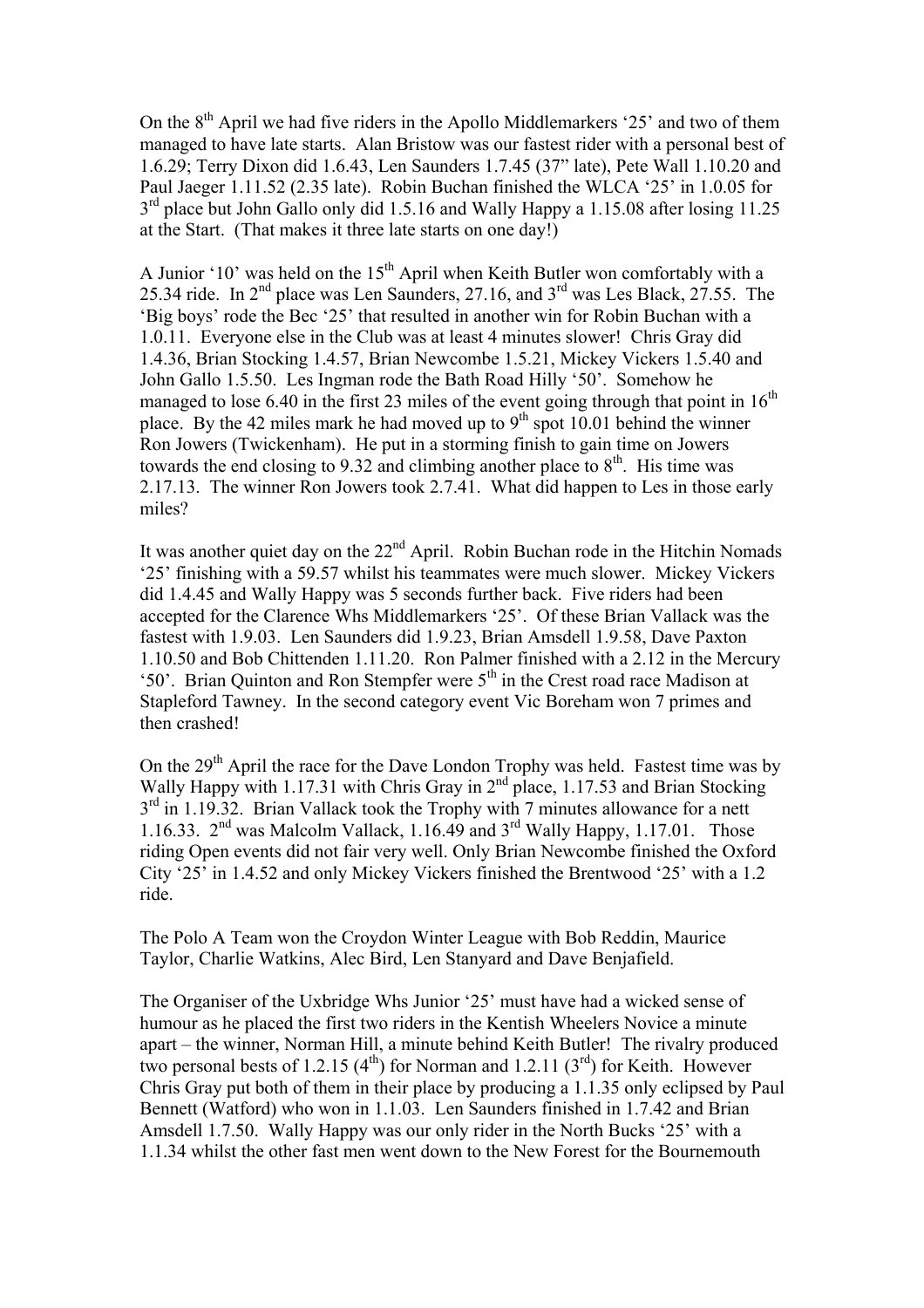Arrow '25'. Robin Buchan was our fastest rider with a 59.12 followed by Alan Large 1.0.36, Les Ingman 1.1.30 and Mickey Vickers 1.2.11.

Chris produced more of the medicine in the Junior '15' on the  $13<sup>th</sup>$  May by winning in 37.35. Keith Butler was  $2<sup>nd</sup>$  in 37.47 and F Peaking  $3<sup>rd</sup>$  in 39.47. The older fellas were in the SCCU '25' where Robin Buchan collected  $2<sup>nd</sup>$  prize with a 59.42. Wally Happy finished in 1.2.7 and Mickey Vickers 1.2.25. Another team went over to the Dover Road to ride the Gravesend '25'. Brian Newcombe was our fastest with 1.5.16, Ron Palmer 1.6.11 and Alan Bristow 1.7.23. No prizes were won. John Pocock, 2.11.21, and Brian Stocking, 2.13.01 both finished the Catford '50' but collected no awards. The Polo Team played their archrivals Solihull, at Solihull, and won 9 – 5. Bob Reddin scored 5 and Charlie Watkins 4 goals.

The Paragon trio of Butler, Bristow and Newcombe took themselves off to Biggleswade for the Beds Road CC '25' on the  $20<sup>th</sup>$  May. Brian and Keith were feeling a bit sore, as both of them had been involved in an accident at Merstham whilst out training. However they persevered. Keith came home with a 1.2.58 for  $19<sup>th</sup>$  place; Alan Bristow produced a personal best of 1.5.52 and Brian 1.6.14. No prizes were won. Robin Buchan finished the Bellingham '25' in  $2<sup>nd</sup>$  place with 58.36 but only had Mickey Vickers in support with a 1.2.30. The next day Mickey came 2<sup>nd</sup> in the Caterham '50' with a 2.8.35 and although backed by Chris Gray, 2.11.40, and John Pocock, 2.12.45, the Paragon did not win the Team race.

On the  $27<sup>th</sup>$  May a team rode in the Planet '25' on a miserable day on a fairly bumpy course. Vic Gibbons (Brentwood) won in 59.09 so it could not have been that bad. However Chris Gray produced a 1.2.18 for  $12<sup>th</sup>$  place, Keith Butler 1.4.21 for  $20<sup>th</sup>$  and Brian Newcombe 1.4.45 for 32<sup>nd</sup>. Back on southern roads the Walter Moon '50' was being held. Of our Club riders involved John Gallo and Brian Stocking had a fine ding-dong with John coming out on top with a 2.11.47 to Brian's 2.12.20. John Smart was 3<sup>rd</sup> fastest with 2.19.30. The Paragon was second team on scratch times. Brian Stocking with a nett 2.6.35 leaving him some 5 minutes clear of John Smart, 2.11.45 and John Gallo 2.11.47. Another Team race came our way in the Middlesex Clarion '25. Robin Buchan was fastest in 58.17 with Alan Large doing a 1.1 and Mickey Vickers a 1.2 the prize was ours.

Messrs Buchan, Large and Llewellyn went off to the National Championship '25' hoping to do a repeat of 1955 but had to swallow their disappointment. Robin finished in 58.21, Alan Large 1.0.16 and John Llewellyn 1.2.23. Mickey Vickers brought some cheer to the Paragon by winning the Brighton Mitre '50' in 2.7.18. The team that rode the ECCA '50' were not so fortunate. John Gallo finished in 2.10.23, Brian Newcombe 2.11.29 and Harry Corby 2.30.23. In the 100kms race at Lee-on-Solent Gerry Pearl came  $3<sup>rd</sup>$  and John Gallo  $6<sup>th</sup>$ .

Six Paragon riders entered the Prestonville Nomads'25' at Shoreham on the 10<sup>th</sup> June. Chris Gray was our fastest coming  $2<sup>nd</sup>$  with a 1.1.42. Keith Butler was  $18<sup>th</sup>$  in 1.3.43 and Brian Newcombe finished in 1.4.23 for the Club to take  $2<sup>nd</sup>$  Team. Alan Bristow finished in 1.5.44. John Pocock recorded 1.10.10 after breaking a rear spindle with his first push and he then lost 5 minutes changing a wheel with Alan. Star of the show was Bob Shepperd who managed to forget his shoes. Nowhere could he find a pair of size 15 cycling shoes at 6am on a Sunday! Strange that! Robin Buchan and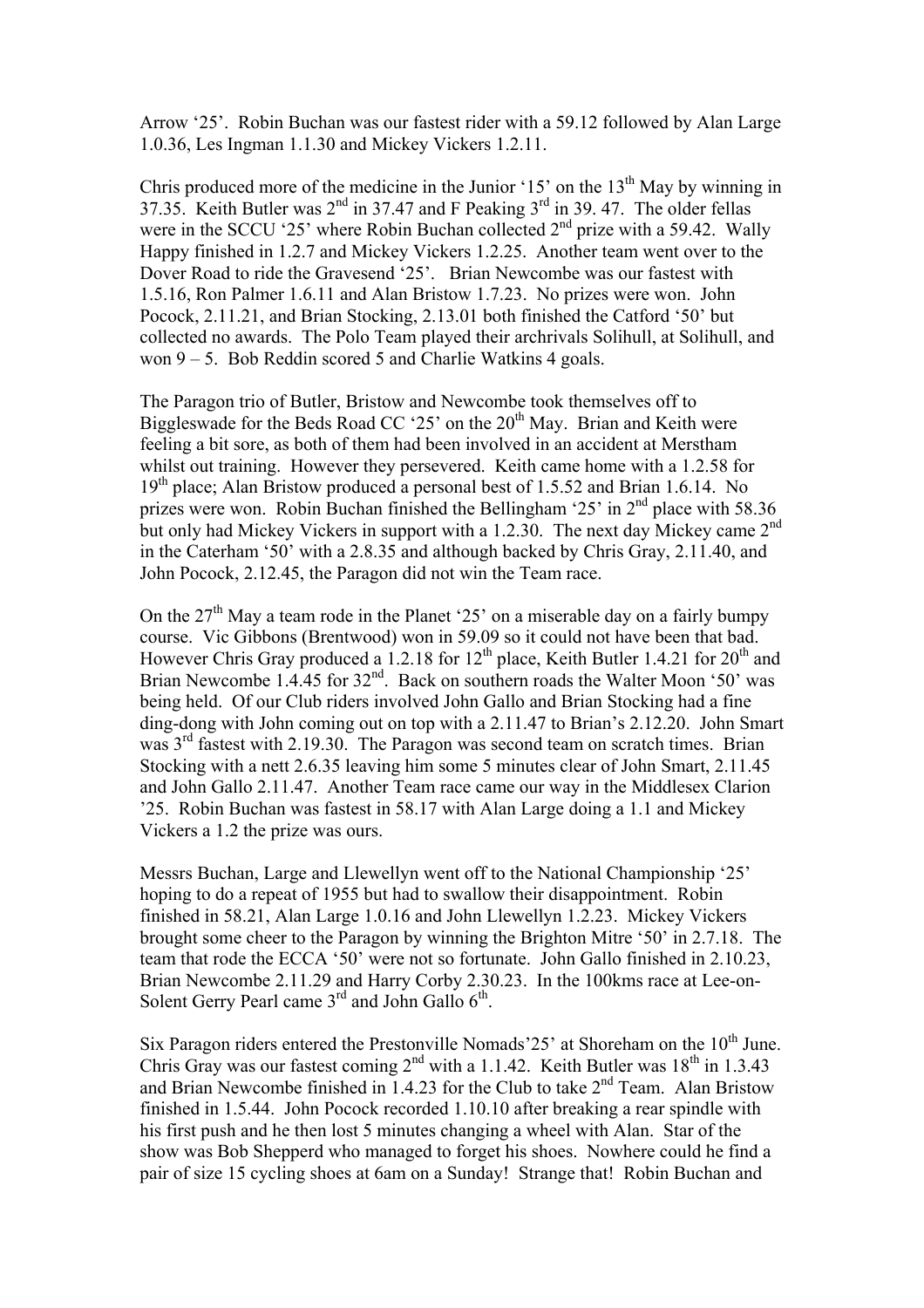Mickey Vickers rode the De Laune '25' with Robin finishing with 59.57 for  $2<sup>nd</sup>$  place and Mickey 1.3 something. The Club riders were more successful in the Surrey Road Middlemarkers when Gerry Pearl came  $2<sup>nd</sup>$  only 30 seconds down on the winner with a 1.4.40. Ron Stempfer was  $3<sup>rd</sup>$  with a 1.4.55. Unfortunately the  $3<sup>rd</sup>$  man did not start so no Team race win was possible.

On the  $12<sup>th</sup>$  June the Track Secretary reported that Paragon riders had won 14 races this year so far. Colin Dennis won the Dunlop Novices Cup but then had to retire from racing through ill health. Robin Buchan won the Roadman's '25' from Mick Gambrill (Clarence) with Don Ward in  $3<sup>rd</sup>$  place after the three of them had lapped the field. Wally Happy won two races behind the Vespa motors at the Televised Meeting (that he wasn't supposed to!) and another behind tandems at Portsmouth that he deserved. John Barclay came  $3<sup>rd</sup>$  in the 880 yards and Joe Merry  $3<sup>rd</sup>$  in the 5 miles event at the North Midds & Herts Meeting. Brian Stocking won the Charlotteville '5' miles. He also reported that Ron Stretton won a 100 miles Madison in Delhi on a 10 laps to the mile track with 55 degree bankings! At the SCCU road race Championships at Brands Hatch Gerry Pearl came  $6<sup>th</sup>$  in the Senior race with the Paragon winning the Team race whilst Brian Quinton won the Junior Championship.

The Purley to Brighton was not a good day. It rained continuously all of Saturday and into the early hours of Sunday morning and there was to be a headwind all the way. Twenty-six names were on the start list but only 11 souls turned up outside the Waterworks at Purley (Now Tescos). Don Ward showed his class by winning in 1.36.32 from Chris Gray, 1.39.01, and Keith Butler, 1.41.23. Len Saunders took the Handicap in 1.35.28 from Paul Jaegar, 1.36.30, and Chris Gray, 1.36.31. Brian Quinton and Ron Stempfer rode the Sorian '30' and finished with times of 1.17.40 and 1.18.35 respectively. Gerry Pearl went a little better with a 1.17.24 that collected  $2<sup>nd</sup>$  on handicap. Down on the south coast Robin Buchan claimed half of  $3<sup>rd</sup>$  place prize in the Chichester '50' when he tied on 2.5.25 with an unknown rider. Brian Newcombe finished in 2.14.16 and Mickey Vickers in 2.10 but there is a note against his name that he was disqualified although no reason is given.

Robin Buchan continued his fine form by producing a 1.59.57 for  $5<sup>th</sup>$  place in the National Championship '50' to set a new Club Record. Chris Gray was our only other finisher with a 2.4.21 ride. Five Paragon riders entered for the Cambrian Whs '25' to be held on the A2 – a course that included the mile long climb of Swanscombe Cutting after 23 miles. It is an indication of the change in traffic and road surfaces that in 1956 this course was considered one of the slowest in the area. With improved road surface, road widening and a huge increase in traffic flow this course became one of the fastest in the country. It was finally banned. You cannot race fairly on what had become, in all bar name, a motorway. However four of the hard men of 1956 finished the course. Keith Butler was  $9<sup>th</sup>$  in 1.3.47, Brian Stocking finished in 1.4.48, Ron Palmer, 1.6.07, and Brian Newcombe, 1.6.33.

The Polo Team came  $2<sup>nd</sup>$  in the Summer League and lost to the Clarencourt in the Finals of the Surrey Cup. In the new George Brake Memorial Tournament our A Team of Bob Rediin, Len Stanyard, Alec Bird and Charlie Watkins took the Trophy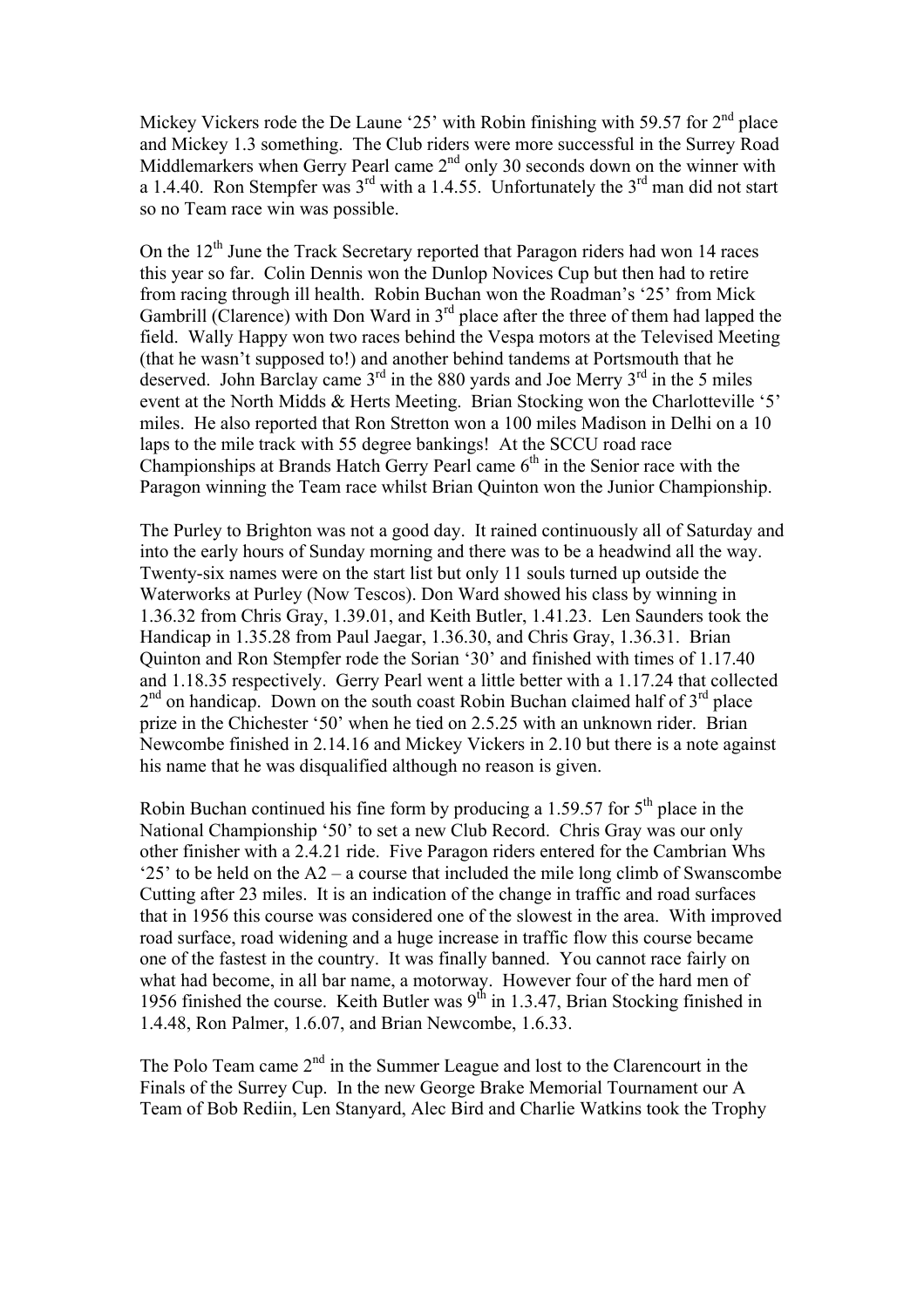On the  $1<sup>st</sup>$  July Robin continued his winning ways by taking the Kingston '25' in 58.30. Chris Gray finished in 1.2.14 and Brian Newcombe 1.4.01. A Junior handicap '10' was held and this resulted in a win for Keith Butler in 24.06. Len Saunders was  $2<sup>nd</sup>$  in 25.19 and Les Black  $3<sup>rd</sup>$  in 26.06. The Handicap went to Len in 23.19 from Les, 23.36, and Keith 24.06. The Club had another team in the Lancing '25' but other than that Bruce Smith did a 1.7 and both Pete Wall and Geoff Osborne did 1.10s no further details are available.

The Polo team beat Crystal Palace in the semi-finals of the Surrey Cup 7 –5.

The following weekend saw Robin Buchan again in Record Breaking form. This time it was the Rosebank '30'. A superb time of 1.9.15 that both won the race and set a new Club Record. Keith Butler and John Pocock were driven down by Stan Butler to ride the Southampton Whs '25' restricted to riders that had not previously beaten 1.2.00. Keith produced the goods but with a stroke of good fortune only equalled his father's best time of 1.2.04 to win the race. After all it is quite a long ride back from the New Forest on your own. John Pocock was  $19<sup>th</sup>$  in 1.4.55. Chris Gray came  $3<sup>rd</sup>$  in the Welbeck '25' with a 1.2.36 ride and we also had a team in the Kent RC (1.4.00 limit) '25'. Terry Dixon was our fastest rider with a 1.4.55; Len Saunders produced a 1.5.23 and Brian Amsdell 1.6.50.

Our Evening Track Meeting at Herne Hill on the  $4<sup>th</sup>$  July did not get a warm and sunny afternoon. It was grey and overcast with prospects for rain that, fortunately, did not materialise. It did mean though that the crowd was small and a profit would not be made on the 'Gate'. The Meeting opened with the Heats for the Club 550 yards handicap. In Heat 1 the qualifiers were Doug Godfrey, Keith Butler and Don Ward whilst from Heat 2 came Pete Smith, Robin Buchan and John Barclay. The Final went to Pete Smith from Don Ward and 3<sup>rd</sup> was Robin Buchan. Of the Scratch Sprint for the AEU Cup we cannot find a full result other than it was won by Gerry Edmunds. Gerry also won the 5 miles Scratch from Pete Smith with Joe Merry in 3rd place. The George Colget Cup for the Points Prize was taken by Don Ward. In the Open Meeting Pete Brotherton (Poly) won the 800 yards handicap from Mick Armstrong (Catford) with J Darroch (De Laune) in  $3<sup>rd</sup>$  place. The final race, the 10 miles Point to Point was taken by Brotherton with 55 points from John Winter (Poly) 41 points and R Smith (Willesden) 33 points.

The Goss Green '100' had only two finishers with John Gallo just getting the verdict from John Pocock 4.40.25 to 4.40.50. Chris Gray and Brian Newcombe rode the Sydenham Whs '25'. Chris finished with a 1.0.50 and Brian 1.4.10.

The Club had a team of Juniors in the National Junior Road Race Championship held at Goodwood Motor Racing circuit. Les Black, Alan Crawley, John Mesurier and Keith Butler lined up for the title. Keith Butler punctured on the  $3<sup>rd</sup>$  lap, John waited for him after a bike change but could hold Keith's wheel. Keith gave up the chase after 31 miles but the other two finished. The records do not give their positions.

There was a tremendous storm on the morning of the  $29<sup>th</sup>$  July that probably has something to do with the fact that only four riders met the Timekeeper for the Portsmouth Road '25' from 14 entries. Chris Gray once again beat Keith Butler. Chris finished in 1.2.06, Keith in 1.2.59. John Pocock crossed the line in 1.5.48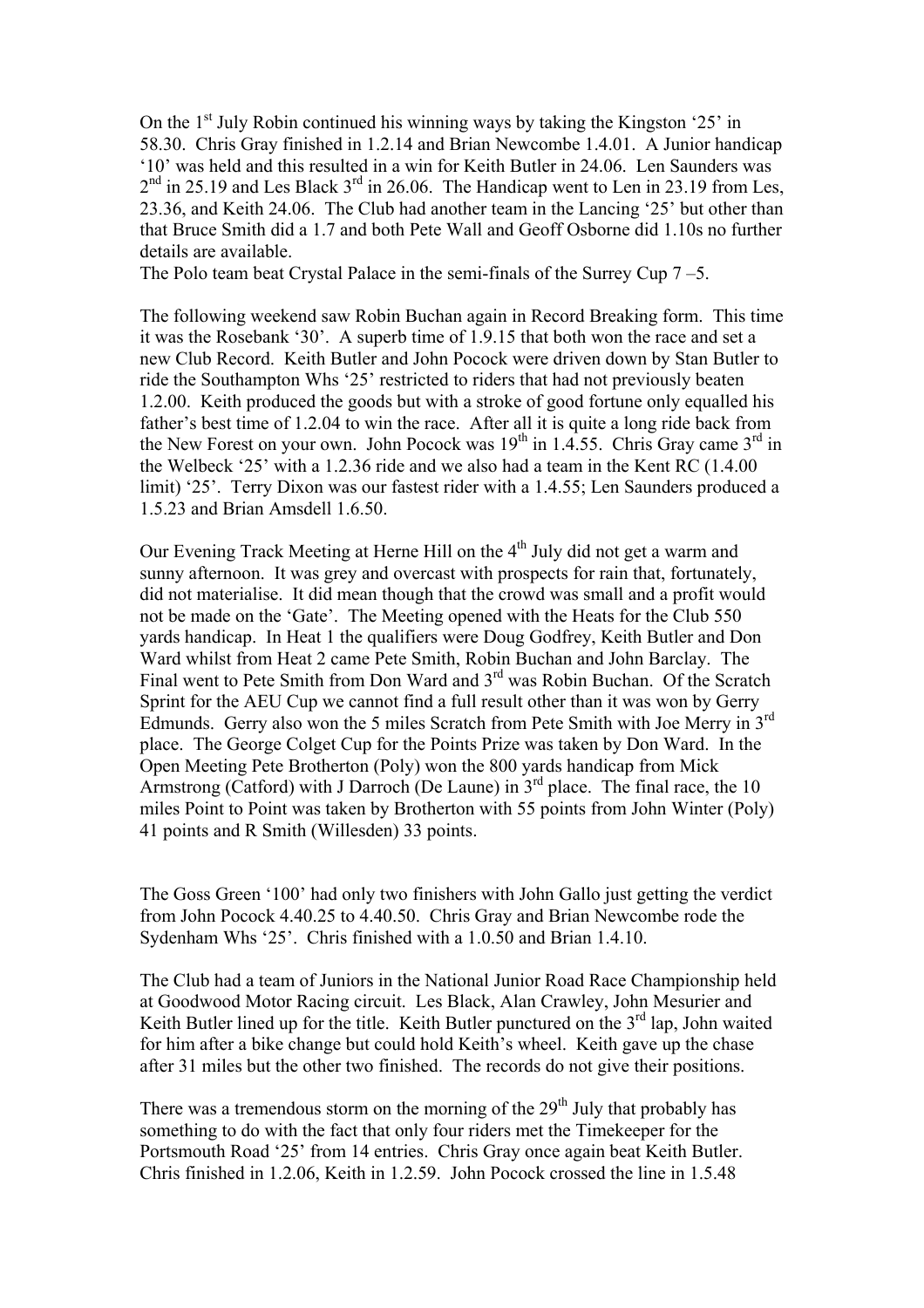whilst Alan Baxendine managed 1.6.23 after sliding off at one of the Guildford roundabouts. Keith did, however, take the Handicap from Chris 1.1.59 to 1.2.06. In his diary Keith noted that he rode without shoe plates. You can do this with toe clips and straps but it is impossible with today's fashion of having shoes attached to the pedals. The Polo Team entertained the Solihull in a return match on Purley Way and thrashed them  $10 - 0$ .

The  $5<sup>th</sup>$  August was the day of the Club Open '50'. With Robin Buchan unable to start the race (He had been asked to present himself at the Trials for the Olympic Games Team) it was wide open. However we did get a nice surprise as Chris Gray rose to the occasion and tied for  $1<sup>st</sup>$  place with Marsh (Shaftesbury) with a 2.4.05 ride. A personal best as well! The rest of the team were not so fortunate. Wally Happy finished in 2.9.47, John Pocock took 2.16.35 with a puncture and John Gallo lost 5.25 at the Start but finished in 2.17.07. The Eastbourne Rovers took the Team Award. Messrs Butler, Newcombe and Bristow took a long weekend to Essex for the Herts and Essex Whs '25'. Whilst finishing way behind the winner, Eric Beauchamp (Crescent) 57.52, both Keith and Alan produced personal best rides. Keith reduced his figures to 1.1.48 and Alan to 1.4.58. Brian punctured both tubs and his spare. He failed to record a time and we shall gloss over his comments. Nearer home the team in the Camberley Whs finished with these times – Brian Amsdell 1.6.33, Geoff Osborne 1.10.40 and Pete Wall 1.12.08. Ken Knapman was  $4<sup>th</sup>$  in the 100kms event at Stapleford Tawney. Ron Stempfer came  $4<sup>th</sup>$  in a 100 kms race at Lee-on-Solent.

On the  $12<sup>th</sup>$  August along the Cherry Tree Course was the Redmon '30'. Chris Gray collected a  $3<sup>rd</sup>$  place with 1.14.13 just beating Alan Large, 1.14.14. Keith Butler was in  $12<sup>th</sup>$  place with a 1.15.55 and the Paragon collected the Team race. Five others rode the Eltham Paragon '25'. The times recorded are Brian Newcombe 1.5.5, John Pocock 1.6.59, Alan Bristow 1.7.11, Alan Baxendine 1.8.36 and Len Saunders 1.8.38. Gerry Pearl came  $16<sup>th</sup>$  in the International Folkestone to London road race.

In truly awful weather the Paragon nevertheless put together a successful promotion of road racing on the Ashdown Forest circuit. It was made all worthwhile when Alan Large crossed the line in  $1<sup>st</sup>$  place beating his breakaway companion Ron Jones (Dulwich Paragon) by  $\frac{3}{4}$  of a length. In  $3^{rd}$  place 2'32" behind came D Simms (Kingston RC), Jim Hinds (Southern Roads) and L Halsay (Archer). Time for the race was 3.25.02.

The Track Secretary reported in the September Blah the following result – 1<sup>st</sup> National Team Pursuit Championship (A Large, R Buchan, D Ward and W Happy). No banner headlines not even Christian names, no details, just the bald statement as if it were a foregone conclusion. What did he not bother to report? This was the fifth time the Norwood Paragon had won this title and no other club has won it so often. They produced a 4 minutes 52.4 second ride in the Final that was the fastest ever done by a club team and may we emphasis the word TEAM. They beat their archrivals the Polytechnic by 0.1 of a second (about 3 yards in layman's terms). It was a tremendous ride.

He then goes on to list other successes.  $1<sup>st</sup>$  London Centre Team pursuit Championship (no names given),  $1<sup>st</sup>$  London Centre Individual Pursuit – Robin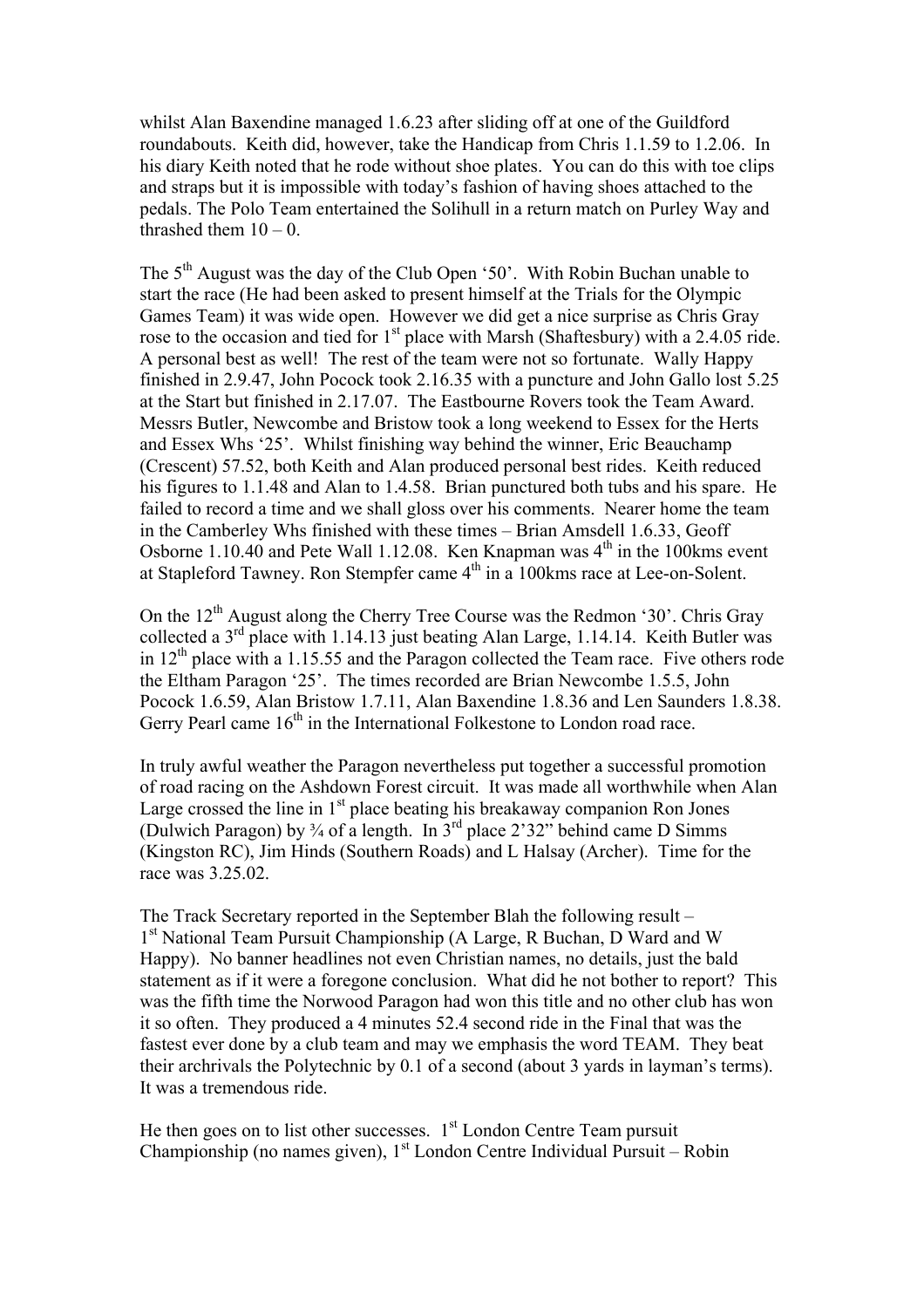Buchan for the  $3<sup>rd</sup>$  year.  $1<sup>st</sup>$  London Centre 10 miles Championship – Don Ward.  $2<sup>nd</sup>$ London Centre Sprint Championship – Gerry Edmunds but all without details.

The London Centre Champions were the same lads who won the National Title. Don Ward was off to New Zealand shortly after the end of the season so his 10 miles Championship was his swan song but fits very nicely with his National Championship jersey and medal. Robin Buchan won the London Centre Pursuit Title but also won the 25 miles Roadman's Scratch race with Don Ward in 3<sup>rd</sup> place.

The club fast men went down to the Farnham-Alton road for the Farnborough '25' on the 19<sup>th</sup> August. At that time this was Competition Record course. While it had little traffic and was far from straight it was extremely well sheltered with high hedges. The course rose gently all the way from just outside Farnham and through Alton to the turn near East Tisted. It strength was that you very often had a rising southwesterly wind that funnelled itself down the valley for an extremely fast return. 1956 was no exception with Ron Jowers (Twickenham) winning in 57.30. Robin Buchan finished in 58.33, Don Ward 59.51 and Chris Gray 1.1.34 to collect  $2<sup>nd</sup>$  Team. Keith Butler, who started 3 minutes in front of Don Ward, had the misfortune to collect a slow puncture and spent the last 5 miles trying to keep in front of Don and at the same time stay upright around the many bends. He finished in 1.2.38, 13 seconds before Don and still upright. Brian Newcombe was our other finisher in 1.5.13. Another Team race was won in the Kingston Phoenix '25'. Alan Bristow finished in  $2<sup>nd</sup>$  place with 1.4.22 and Ron Stempfer in 1.4.56. They collected both 1<sup>st</sup> and  $2<sup>nd</sup>$  on handicap. Making up the Team was Len Saunders with a 1.6 ride.

August  $26<sup>th</sup>$  saw four riders from the Paragon riding the Upper Holloway '30' on the North Road at Biggleswade. Keith Butler managed 4<sup>th</sup> place and 1<sup>st</sup> handicap with a 1.14.40 at last beating Chris Gray over a shorter distance event. Chris recorded 1.16.46, Alan Bristow 1.21.25 and Len Saunders 1.22.38. (Although it was Keith's first season of racing this time was to prove his best ever at 30 miles so little did this distance figure in his racing calendar). Alan Baxendine went down to the New Forest for the Southampton '50' and came in with a 2.18.28. Len Saunders did a 1.3.57 in the ECCA  $25'$  than won him a 4<sup>th</sup> on handicap medal.

September  $2<sup>nd</sup>$  was the Fryco Cup '50'; another wet morning and Keith Butler's  $18<sup>th</sup>$ birthday. His mother, Ann, wrote on his birthday card "Here's to a 2.8.59" knowing Keith wanted to beat his old schoolmate John Fisher who had done a 2.9 for his first '50'. Always a dutiful son (?) Keith did just that - a 2.8.59 to win both the Cup and the Handicap. (Stan is on record as saying that his wife would have been burnt at the stake in earlier days!) John Pocock was  $2<sup>nd</sup>$  in 2.12.16 and Alan Baxendine was  $3<sup>rd</sup>$  in 2.14.30. 2nd on Handicap was Len Saunders, 2.9.57, and John Pocock, 2.12.16, was  $3<sup>rd</sup>$ . Robin Buchan was  $3<sup>rd</sup>$  in the Becontree Whs '25' with a 59.20. John Gallo finished the Watford RC '100' in 4.41.34.

The bad weather persisted on the  $9<sup>th</sup>$  September and left John Gallo the only finisher in the Rotherham Cup 12 hour with 230.67 miles but it was enough to ensure he took the Club Championships. John Pocock was forced to retire after 150 miles when he punctured and was too cold to change his tyre. Robin Buchan collected another 3rd place in the  $29<sup>th</sup>$  Whs '25' with a 58.45. Alan Large came home in 1.2.26 including a stop with a puncture and Les Ingman completed the course in 1.3.12. We also had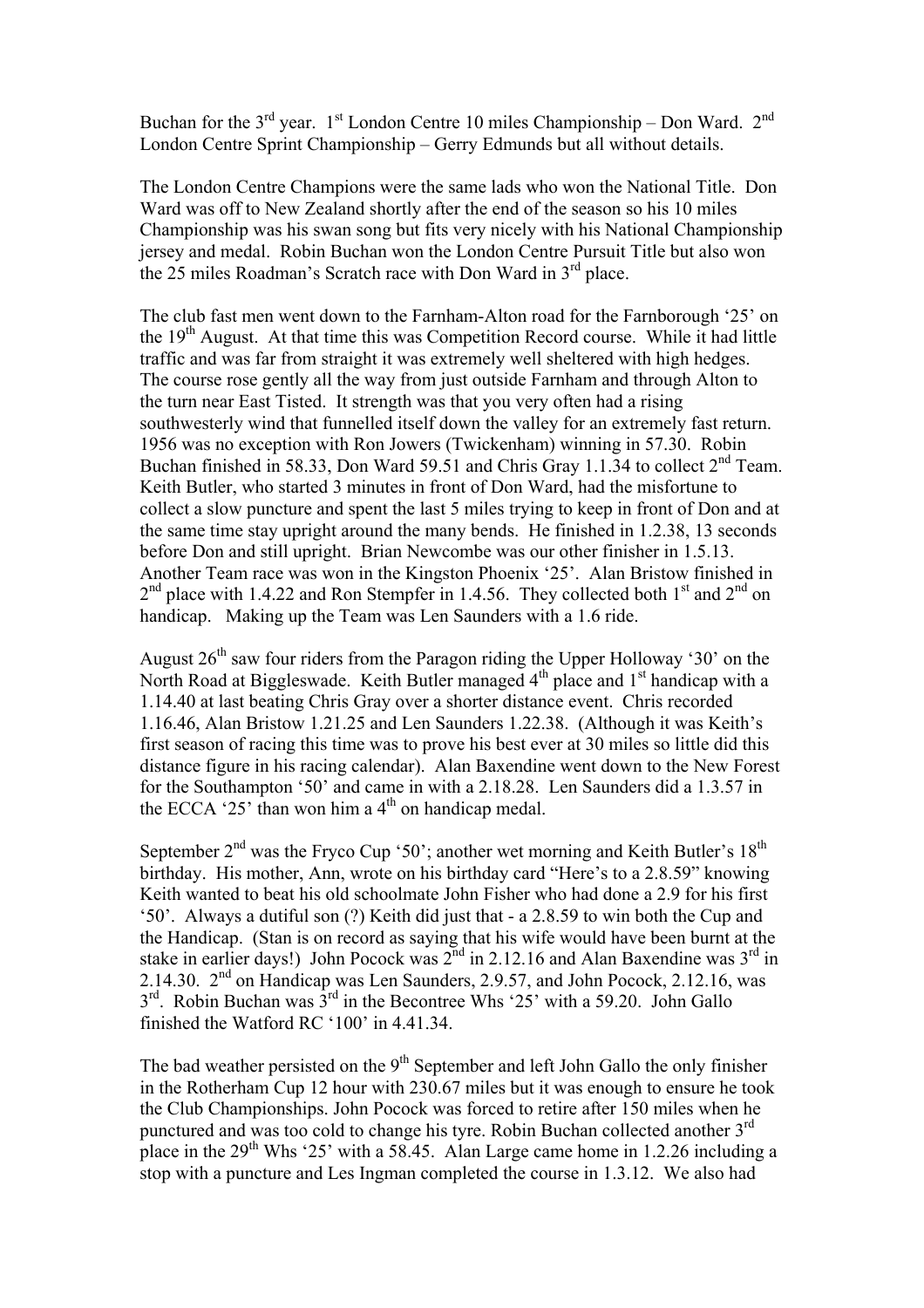three riders in the ECCA '25'. Len Saunders was fastest of these and his 1.3.57 was good enough for him to collect 4<sup>th</sup> place medal. Alan Baxendine finished with a 1.5 and Brian Newcombe a 1.6.

The Old Portlians Tandem '30' came around again on the  $16<sup>th</sup>$  September. This year Robin Buchan teamed up with Les Ingman and they went round the course in 1.3.44 for 3rd place. Gerry Edmunds partnered by Armstrong (Catford) was timed in at 1.6.52 whilst John Pocock paired up with Tony Kerss (Clarencourt) to record 1.9.19 with a puncture. Len Saunders did 1.6.0 in the Anerley (1.4.0 limit) '25'.

As a pleasant change to round up the season an Inter-Club '25' was held against the Kentish Wheelers. The fastest 6 men from each Club were to count. The best Paragon riders were Robin Buchan with a new course record of 59.43, Chris Gray, 1.1.53, Keith Butler, 1.2.16, Les Ingman, 1.2.53, Alan Baxendine, 1.5.05, and Len Saunders 1.5.52. These times were sufficient to beat the KWs by 11 minutes – 6.18.37 to 6.29.21. Ted Clarke won the Paragon side of the Handicap in 59.04 with Alan Baxendine  $2<sup>nd</sup>$  in 59.05 and Keith Butler  $3<sup>rd</sup>$  in 59.31. John Gallo went off by himself to ride the Hounslow '25' that he completed in 1.2.37.

The last Junior event of the season was held on the  $30<sup>th</sup>$  September but had only two starters. Brian Vallack, 41.13, beat his brother Malcolm, 41.33. The bigger boys were riding the Redhill '50'. Tony Kerss (Clarencourt) won the race in 2.5.04. He had won this race on a number of occasions both before and after he realised the error of his ways and joined the Paragon. On this day Robin Buchan was reduced to  $2<sup>nd</sup>$ place with 2.5.21, Chris Gray was  $4<sup>th</sup>$  in 2.5.53, Les Ingman  $5<sup>th</sup>$  in 2.6.14 and Keith Butler  $7<sup>th</sup>$  in 2.7.27. John Gallo also finished in 2.10.07. Keith's ride was a personal best which also netted him the 2<sup>nd</sup> Handicap prize. Messrs Buchan, Gray and Ingman collected the Team race. Another three lads were riding the SCCU '25' and they were Alan Baxendine 1.3.31, Alan Bristow 1.4.53 and Brian Newcombe a 1.7.

On the  $6<sup>th</sup>$  October 15 riders faced the Timekeeper for the Mayne Cup '25' and on a freezing cold morning Robin Buchan again showed his superiority winning in 1.1.56. In 2<sup>nd</sup> place was Keith Butler, 1.3.36, and 3<sup>rd</sup> was Chris Gray 1.4.13. Man of the Day was Brian Vallack whose 8 minutes allowance had given him a nett 59.50 to beat his father John by 28 seconds. Brian Amsdell was  $3<sup>rd</sup>$  in 1.0.41.

Ranmore Common was the venue for the Hillclimb and a work-out for Les Ingman who climbed, seemingly without effort, to win in 3.50. Robin Buchan came  $2^{nd}$  25 seconds adrift with Brian Amsdell  $3<sup>rd</sup>$  in 4.25. That this ride was a warm-up for the Catford Hill Climb showed result the following week. In this race Les gave an indication of his true class by climbing Yorks Hill in 2.2.0 for  $3<sup>rd</sup>$  place. Other Paragon times were – Robin Buchan 2.21.3, Chris Gray 2.29.4, Alan Large 2.36.3, Brian Quinton 2.47.1 and Jim Peacock 2.53.1.

Going one step higher Les Ingman then rode the National Hill Climb Championship on Saintbury Hill, Gloucestershire, – and WON IT with a time of 6.13.8. Robin Buchan finished in 7.16 and Alan Large in 7.16.

Although Robin was ask to attend the Olympic trials and the Pursuit Squad won the National Championship none of them were asked to attend even though they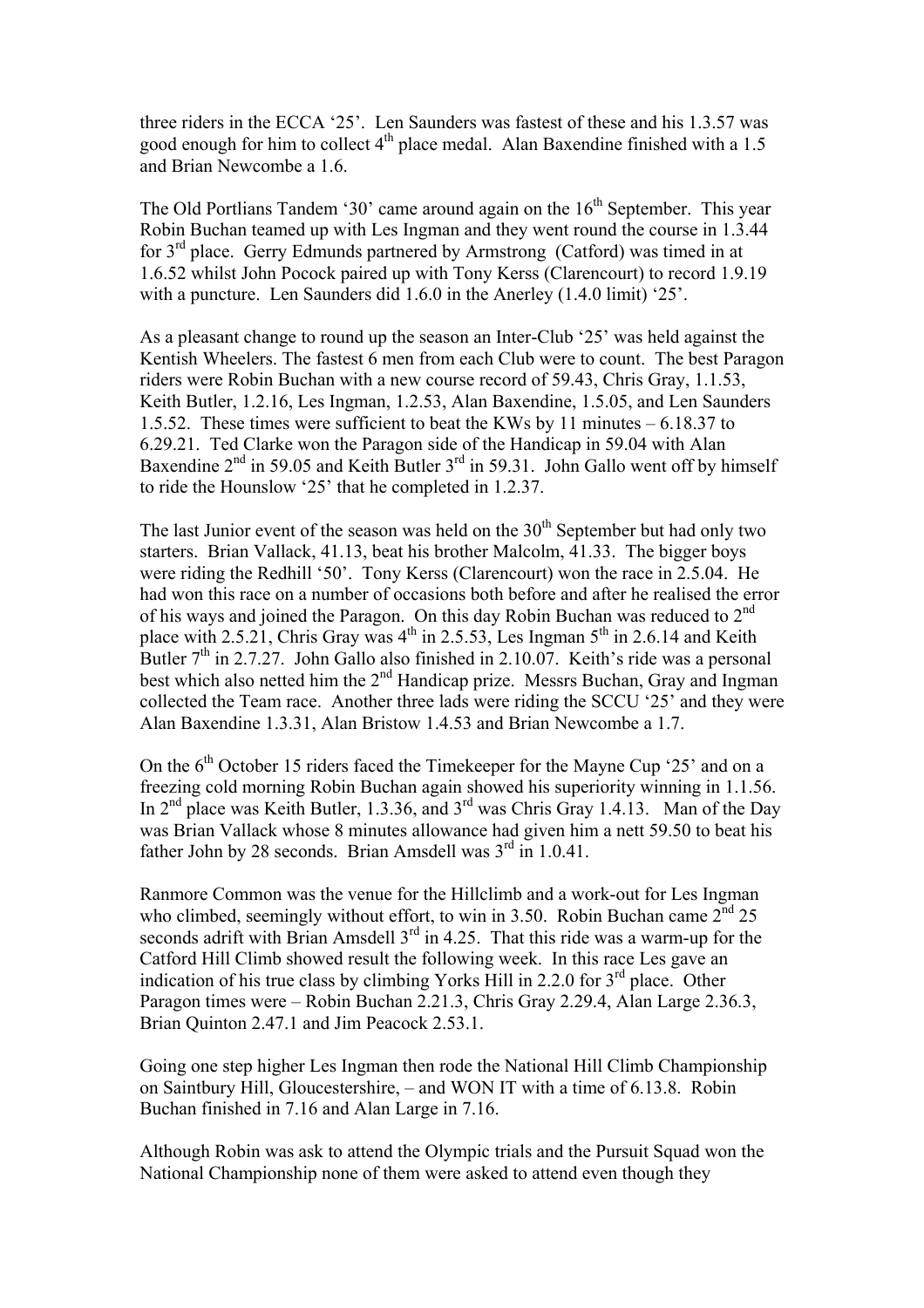consistently produced fast times. It left a bad taste in the mouth. One should always invite the Champions to a selection process to measure them against your other possible contenders. There can then be no backbiting if the individuals concerned do not measure up to the standards required. Other successes during the year for which we have no dates include  $2<sup>nd</sup>$  in the Brighton Sash by Gerry Edmunds,  $1<sup>st</sup>$  in the Monday Competition Pursuit Final – Don Ward.  $34 \text{ 1st}$  places and  $40 \text{ 2nd}$  and  $3 \text{ rd}$ places during the season. Also mentioned in bold type – Gerry Edmunds did not fall off this year!

John Gallo won both the Open Events Championship and the Club Events Championship for 1956. Keith Butler took the Junior Championship with the fastest speed ever recorded. Len Saunders took 2<sup>nd</sup> place. Ron Stempfer took the Massed Start Championship from Gerry Pearl and Ken Knapman.

|                         | <b>Scratch Result</b> | 25 h/c                    |                | <b>Handicap Result</b> |         |         |
|-------------------------|-----------------------|---------------------------|----------------|------------------------|---------|---------|
|                         |                       | <b>Jim Fox Cup</b>        |                |                        |         |         |
| 11                      | <b>Entries</b>        | 25.3.56                   |                |                        |         |         |
| 11                      | <b>Starters</b>       |                           |                |                        |         |         |
| 10                      | Finishers             |                           |                |                        |         |         |
|                         |                       |                           |                |                        |         |         |
| 1                       | Buchan R              | 1.00.08                   | 1              | Dennis C               | 6.00    | 0.56.18 |
| $\overline{2}$          | Dennis C              | 1.02.18                   | $\overline{2}$ | Saunders L             | 8.30    | 0.59.12 |
| 3                       | Palmer <sub>R</sub>   | 1.03.26                   | 3              | <b>Bristow AA</b>      | 8.00    | 0.59.13 |
| 4                       | Newcombe B            | 1.03.52                   | 4              | Newcombe B             | 4.30    | 0.59.22 |
| 5                       | <b>Butler KS</b>      | 1.04.21                   | 5              | <b>Butler KS</b>       | 4.45    | 0.59.36 |
| 6                       | Smith P               | 1.04.41                   | 6              | Smith P                | 5.00    | 0.59.41 |
| $\overline{7}$          | Dixon T               | 1.05.47                   | $\overline{7}$ | Dixon T                | 6.00    | 0.59.47 |
| 8                       | <b>Bristow AA</b>     | 1.07.13                   | 8              | <b>Buchan R</b>        | Scratch | 1.00.08 |
| $\boldsymbol{9}$        | Saunders L            | 1.07.42                   | 9              | Wall P                 | 8.00    | 1.01.07 |
| 10                      | Wall P                | 1.09.07                   | 10             | Palmer <sub>R</sub>    | 2.00    | 1.01.26 |
|                         |                       |                           |                |                        |         |         |
|                         |                       |                           |                |                        |         |         |
|                         | <b>Scratch Result</b> | 30 h/c                    |                | <b>Handicap Result</b> |         |         |
|                         |                       | <b>Dave London Trophy</b> |                |                        |         |         |
| 18                      | <b>Entries</b>        |                           |                |                        |         |         |
| 18                      | <b>Starters</b>       |                           |                |                        |         |         |
| 18                      | Finishers             |                           |                |                        |         |         |
|                         |                       |                           |                |                        |         |         |
| $\mathbf 1$             | Happy W               | 1.17.31                   | 1              | Vallack B              | 7.00    | 1.16.33 |
| $\overline{2}$          | Gray C                | 1.17.53                   | $\overline{2}$ | Vallack M              | 10.00   | 1.16.49 |
| 3                       | Stocking B            | 1.19.32                   | 3              | Happy W                | 0.30    | 1.17.01 |
| $\overline{\mathbf{4}}$ | Pocock JP             | 1.21.27                   | $\overline{4}$ | Paxton C               | 6.30    | 1.17.04 |
| $\overline{5}$          | Vallack J             | 1.21.48                   | $\overline{5}$ | Gray C                 | 0.30    | 1.17.23 |
| $\overline{6}$          | Saunders L            | 1.22.46                   | $\overline{6}$ | Saunders L             | 5.15    | 1.17.31 |
| $\overline{7}$          | <b>Bristow AA</b>     | 1.23.16                   | 7              | <b>Tutton R</b>        | 8.00    | 1.17.32 |
| 8                       | Boreham V             | 1.23.28                   | 8              | Vallack J              | 4.00    | 1.17.48 |
| 9<br>10                 | Vallack B             | 1.23.33                   | 9              | Amsdell B              | 7.00    | 1.17.50 |

## **Club Time Trial Results**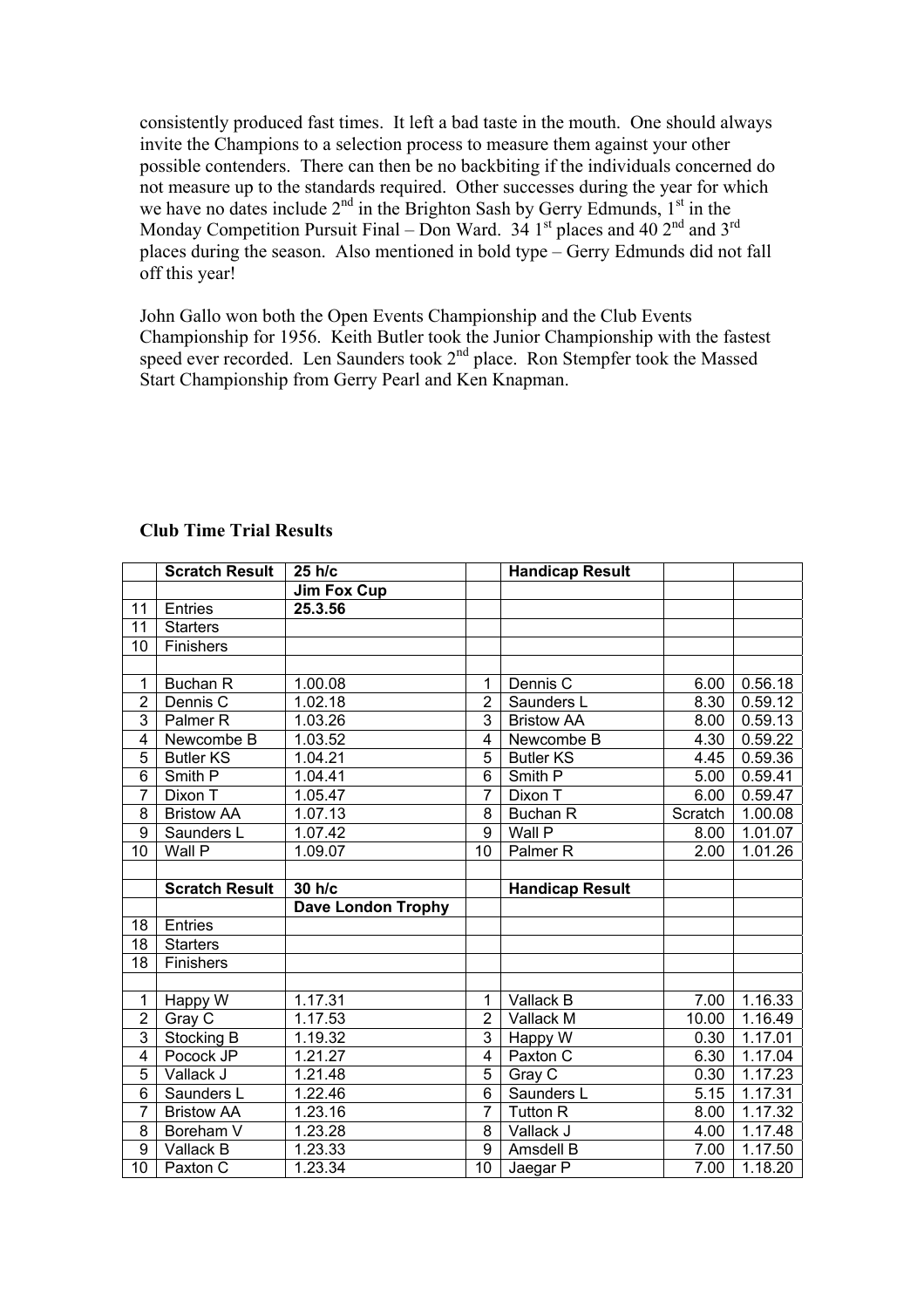| 11              | Amsdell B             | 1.24.50                   | 11              | Boreham V                           | 5.00    | 1.18.28          |
|-----------------|-----------------------|---------------------------|-----------------|-------------------------------------|---------|------------------|
| 12              | Jaegar P              | 1.25.20                   | 12              | <b>Bristow AA</b>                   | 4.30    | 1.18.46          |
| 13              | <b>Tutton R</b>       | 1.25.32                   | 13              | Stocking B                          | Scratch | 1.19.32          |
| 14              | Chittenden R          | 1.25.47                   | 14              | Pocock JP                           | 1.00    | 1.20.27          |
| 15              | Tilley P              | 1.25.50                   | 15              | <b>Tilley P</b>                     | 5.00    | 1.20.47          |
| 16              | Vallack M             | 1.26.49                   | 16              | Stovell C                           | 10.00   | 1.21.47          |
| 17              | Stovell C             | 1.31.47                   | 17              | Chittenden R                        | 2.30    | 1.23.20          |
| 18              | Osborn G              | 1.31.53                   | 18              | Osborn G                            | 8.00    | 1.23.53          |
|                 |                       |                           |                 |                                     |         |                  |
|                 | <b>Scratch Result</b> | 50 h/c                    |                 |                                     |         |                  |
|                 |                       | $29.5.\overline{56}$      |                 |                                     |         |                  |
| 10              | Entries               |                           |                 | <b>Walter Moon</b><br><b>Trophy</b> |         |                  |
| 9               | <b>Starters</b>       |                           |                 |                                     |         |                  |
| 9               | Finishers             |                           |                 |                                     |         |                  |
|                 |                       |                           |                 |                                     |         |                  |
| 1               | Gallow J              | 2.11.47                   | $\mathbf{1}$    | Stocking B                          | 5.45    | 2.06.35          |
| $\overline{2}$  | Stocking B            | 2.12.20                   | $\overline{2}$  | Smart J                             | 7.45    | 2.11.45          |
| 3               | Smart J               | 2.19.30                   | 3               | Gallow J                            | Scratch | 2.11.47          |
| 4               | Vallack J             | 2.23.08                   | $\overline{4}$  | Chittenden R                        | 12.15   | 2.12.34          |
| 5               | Chittenden R          | 2.24.49                   | 5               | Vallack B                           | 12.45   | 2.14.57          |
| 6               | Shepperd WR           | 2.26.34                   | 6               | Vallack J                           | 7.45    | 2.15.23          |
| $\overline{7}$  | Morritt J             | 2.27.35                   | $\overline{7}$  | Shepperd WR                         | 7.45    | 2.18.49          |
| 8               | Vallack B             | 2.27.42                   | 8               | Morritt J                           | 6.45    | 2.20.50          |
| 9               | Wall P                | 2.36.49                   | 9               | Wall P                              | 14.45   | 2.22.04          |
|                 |                       |                           |                 |                                     |         |                  |
|                 | <b>Scratch Result</b> | 17.6.56                   |                 | <b>Handicap Result</b>              |         |                  |
|                 |                       | <b>Purley to Brighton</b> |                 |                                     |         |                  |
| 26              | Entries               |                           |                 |                                     |         |                  |
| 11              | <b>Starters</b>       |                           |                 |                                     |         |                  |
| 11              | Finishers             |                           |                 |                                     |         |                  |
|                 |                       |                           |                 |                                     |         |                  |
| $\mathbf{1}$    | Ward D                | 1.36.32                   | 1               | Saunders L                          | 9.30    | 1.35.28          |
| $\overline{2}$  | Gray C                | 1.39.01                   | $\overline{2}$  | Jaegar P                            | 14.30   | 1.36.30          |
| 3               | <b>Butler KS</b>      | 1.41.23                   | $\overline{3}$  | Gray C                              | 2.30    | 1.36.31          |
| $\overline{4}$  | Pocock JP             | 1.42.08                   | 4               | Ward D                              | Scratch | 1.36.32          |
| $\overline{5}$  | Saunders L            | 1.44.58                   | $\overline{5}$  | <b>Bristow AA</b>                   | 8.00    | 1.37.08          |
| $6\overline{6}$ | <b>Bristow AA</b>     | 1.45.08                   |                 | 6 Butler KS                         |         | $3.30$   1.37.53 |
| $\overline{7}$  | Baxendine A           | 1.45.51                   | $\overline{7}$  | Pocock JP                           | 4.00    | 1.38.08          |
| 8               | Jaegar P              | 1.48.00                   | 8               | Baxendine A                         | 6.30    | 1.39.21          |
| 9               | Chittenden R          | 1.50.53                   | 9               | Dyer J                              | 10.00   | 1.41.11          |
| 10 <sub>1</sub> | Dyer J                | 1.51.11                   | 10 <sup>°</sup> | Chittenden R                        | 7.00    | 1.43.53          |
| 11              | Gallow J              | 1.59.41                   |                 | Gallow J                            |         |                  |
|                 |                       |                           |                 |                                     |         |                  |
|                 | <b>Scratch Result</b> | 25 h/c                    |                 | <b>Handicap Result</b>              |         |                  |
|                 |                       | 29.7.56                   |                 |                                     |         |                  |
| 14              | Entries               |                           |                 |                                     |         |                  |
| 4               | <b>Starters</b>       |                           |                 |                                     |         |                  |
| 4               | Finishers             |                           |                 |                                     |         |                  |
|                 |                       |                           |                 |                                     |         |                  |
| 1               | Gray C                | 1.02.06                   | 1               | <b>Butler KS</b>                    | 1.00    | 1.01.59          |
| $\overline{2}$  | <b>Butler KS</b>      | 1.02.59                   | $\overline{2}$  | Gray C                              | Scratch | 1.02.06          |
| 3               | Pocock JP             | 1.05.48                   | 3               | Pocock JP                           | 3.00    | 1.02.48          |
| 4               | Baxendine A           | 1.06.23                   | 4               | Baxendine A                         | 3.30    | 1.02.53          |
|                 |                       |                           |                 |                                     |         |                  |
|                 | <b>Scratch Result</b> | 50 h/c                    |                 | <b>Handicap Result</b>              |         |                  |
|                 |                       | <b>Fryco Cup</b>          |                 |                                     |         |                  |
| 15              | Entries               | 2.9.56                    |                 |                                     |         |                  |
|                 |                       |                           |                 |                                     |         |                  |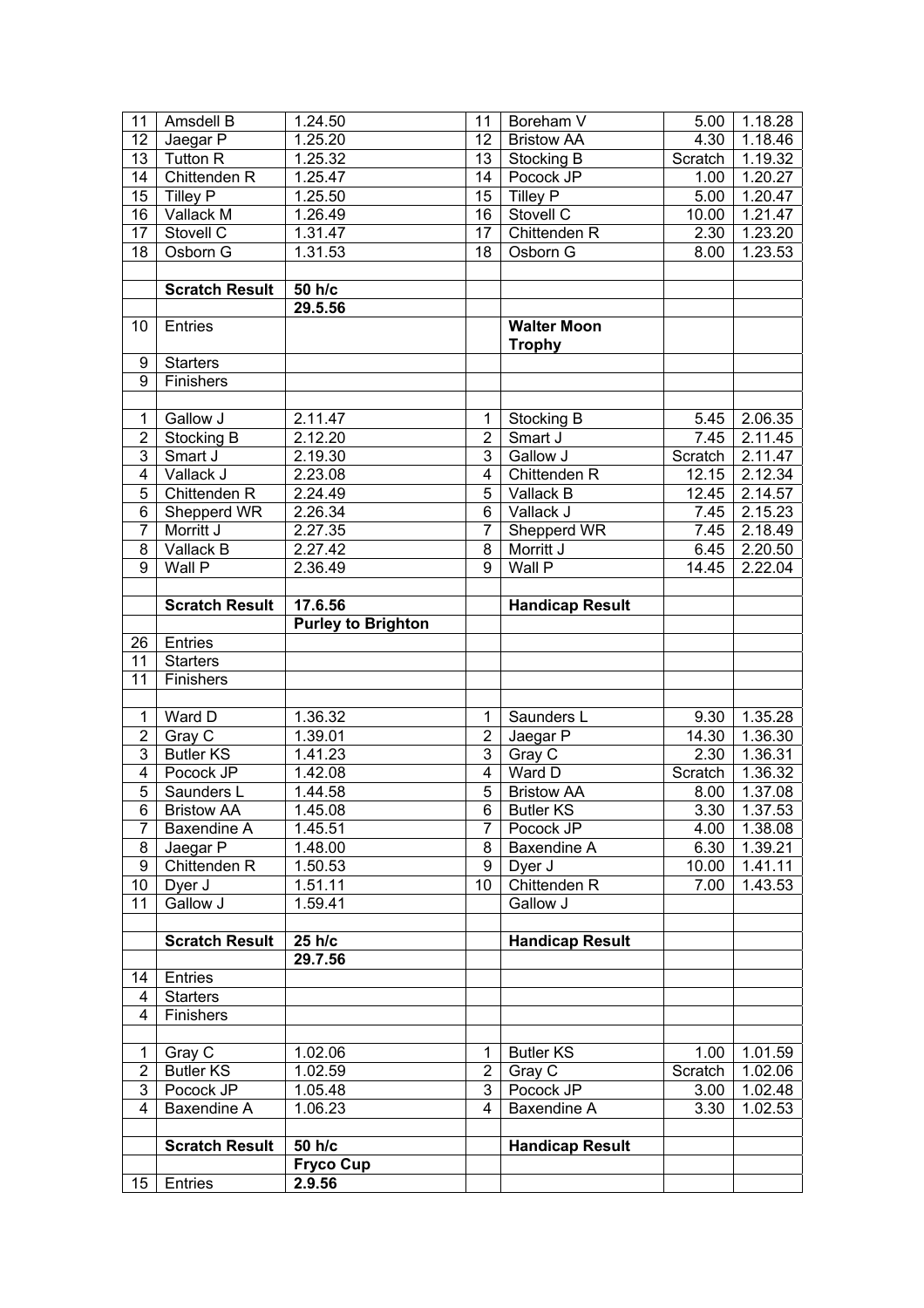| 9                       | <b>Starters</b>       |                       |                |                                            |         |                |
|-------------------------|-----------------------|-----------------------|----------------|--------------------------------------------|---------|----------------|
| 9                       | Finishers             |                       |                |                                            |         |                |
|                         |                       |                       |                |                                            |         |                |
| $\mathbf 1$             | <b>Butler KS</b>      | 2.08.59               | 1              | <b>Butler KS</b>                           | Scratch | 2.08.59        |
| $\overline{2}$          | Pocock JP             | 2.12.16               | $\overline{2}$ | Saunders L                                 | 6.00    | 2.09.57        |
| 3                       | Baxendine A           | 2.14.30               | 3              | Pocock JP                                  | Scratch | 2.12.16        |
| $\overline{\mathbf{4}}$ | Saunders L            | 2.15.57               | $\overline{4}$ | Baxendine A                                | 2.00    | 2.12.30        |
| 5                       | Dixon T               | 2.18.27               | 5              | Dixon T                                    | 3.00    | 2.15.27        |
| 6                       | Newcombe B            | 2.23.20               | 6              | Clarke E                                   | 7.30    | 2.16.30        |
| $\overline{7}$          | Clarke E              | 2.24.00               | 7              | Dyer J                                     | 10.00   | 2.19.43        |
| 8                       |                       | 2.29.43               | 8              | Wall P                                     | 12.00   | 2.21.02        |
| $\overline{9}$          | Dyer J<br>Wall P      |                       | 9              |                                            | 1.00    | 2.22.20        |
|                         |                       | 2.33.02               |                | Newcombe B                                 |         |                |
|                         |                       |                       |                |                                            |         |                |
|                         |                       |                       |                |                                            |         |                |
|                         | <b>Scratch Result</b> | 100 h/c               |                | <b>Handicap Result</b>                     |         |                |
|                         |                       | <b>Goss Green Cup</b> |                |                                            |         |                |
| 4                       | Entries               |                       |                |                                            |         |                |
| 4                       | <b>Starters</b>       |                       |                |                                            |         |                |
| $\overline{2}$          | Finishers             |                       |                |                                            |         |                |
|                         |                       |                       |                |                                            |         |                |
| $\mathbf 1$             | Gallow J              | 4.40.25               | 1              | Pocock JD                                  |         |                |
| $\overline{2}$          | Pocock JD             | 4.40.50               |                |                                            |         |                |
|                         | <b>Scratch Result</b> | 12 hrs                |                |                                            |         |                |
|                         |                       | <b>Rotherham Cup</b>  |                |                                            |         |                |
| $\overline{2}$          | Entries               |                       |                |                                            |         |                |
| $\overline{2}$          | <b>Starters</b>       |                       |                |                                            |         |                |
| 1                       | Finishers             |                       |                |                                            |         |                |
|                         |                       |                       |                |                                            |         |                |
| 1                       | Gallow J              | 230.67                |                |                                            |         |                |
|                         |                       |                       |                |                                            |         |                |
|                         |                       |                       |                |                                            |         |                |
|                         | <b>Scratch Result</b> | 25 h/c                |                | <b>Handicap Result</b>                     |         |                |
|                         |                       | 23.9.56               |                |                                            |         |                |
| 20                      | Entries               |                       |                | Inter-Club                                 |         |                |
| 14                      | <b>Starters</b>       |                       |                | with Kentish                               |         |                |
|                         |                       |                       |                | Wheelers                                   |         |                |
| 14                      | Finishers             |                       |                |                                            |         |                |
|                         |                       |                       |                |                                            |         |                |
| $\mathbf{1}$            | Buchan R              | 0.59.43               | $\overline{1}$ | Clarke E                                   |         | 9.00   0.59.04 |
| $\overline{2}$          | Gray C                | 1.01.53               | $\overline{2}$ | Baxendine A                                | 6.00    | 0.59.05        |
| 3                       | <b>Butler KS</b>      | $1.02.\overline{16}$  | 3              | <b>Butler KS</b>                           | 2.45    | 0.59.31        |
| $\overline{4}$          | Ingman L              | 1.02.53               | $\overline{4}$ | Gray C                                     | 2.15    | 0.59.38        |
| 5                       | Baxendine A           | 1.05.05               | 5              | Buchan R                                   | Scratch | 0.59.43        |
| 6                       | Saunders L            | 1.05.52               | 6              | Vallack B                                  | 8.00    | 0.59.53        |
| $\overline{7}$          | Newcombe B            | 1.07.30               | $\overline{7}$ | Saunders L                                 | 5.00    | 1.00.52        |
| 8                       | Vallack B             | 1.07.53               | 8              | Amsdell B                                  | 7.00    | 1.01.05        |
| $\overline{9}$          | Clarke E              | 1.08.04               | 9              | Ingman L                                   | 1.00    | 1.01.53        |
| 10                      | Amsdell B             | 1.08.05               | 10             | Newcombe B                                 | 5.00    | 1.02.30        |
| 11                      | Paxton $\overline{C}$ | 1.09.40               | 11             | Paxton C                                   | 7.00    | 1.02.40        |
| 12                      | <b>Black L</b>        | 1.12.47               | 12             | <b>Black L</b>                             | 8.30    | 1.04.17        |
| 13                      | Edmunds G             | 1.13.25               | 13             | Jaegar P                                   | 9.00    | 1.04.50        |
| 14                      | Jaegar P              | 1.13.50               | 14             | Edmunds G                                  | 4.30    | 1.08.55        |
|                         |                       |                       |                |                                            |         |                |
|                         | Inter Club            |                       |                | Norwood Paragon                            |         | 6.18.37        |
|                         | Result                |                       |                |                                            |         |                |
|                         |                       |                       |                | Kentish Wheelers                           |         | 6.29.21        |
|                         |                       |                       |                |                                            |         |                |
|                         | <b>Scratch Result</b> | 25 h/c<br>7.10.56     |                | <b>Handicap Result</b><br><b>Mayne Cup</b> |         |                |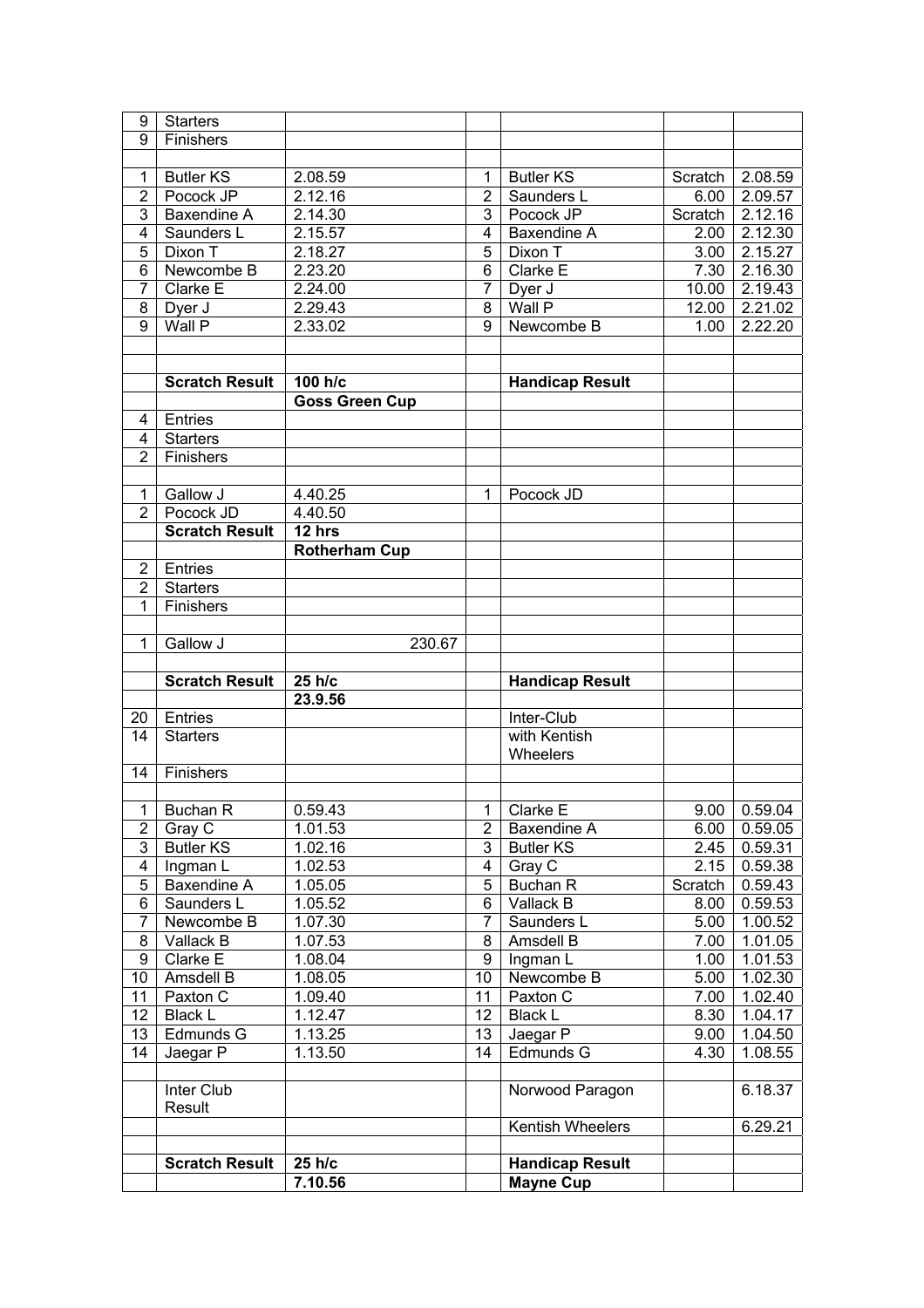| 19                               | Entries                          |                   |                |                  |                   |         |
|----------------------------------|----------------------------------|-------------------|----------------|------------------|-------------------|---------|
| 15                               | <b>Starters</b>                  |                   |                |                  |                   |         |
| 15                               | Finishers                        |                   |                |                  |                   |         |
|                                  |                                  |                   |                |                  |                   |         |
| $\mathbf{1}$                     | <b>Buchan R</b>                  | 1.01.56           | $\mathbf{1}$   | Vallack B        | 8.00              | 0.59.50 |
| $\overline{2}$                   | <b>Butler KS</b>                 | 1.03.36           | $\overline{2}$ | Vallack J        | 7.00              | 1.00.18 |
| $\overline{3}$                   | Gray C                           | 1.04.13           | 3              | Amsdell B        | 7.00              | 1.00.41 |
| $\overline{4}$                   | Gallow J                         | 1.05.37           | $\overline{4}$ | <b>Butler KS</b> | 2.30              | 1.01.06 |
| $\overline{5}$                   | Baxendine A                      | 1.05.52           | 5              | Clarke E         | 8.00              | 1.01.16 |
| $\overline{6}$                   | Newcombe B                       | 1.06.32           | 6              | Newcombe B       | 5.00              | 1.01.32 |
| $\overline{7}$                   | Pocock JP                        | 1.06.50           | $\overline{7}$ | Baxendine A      | 4.00              | 1.01.52 |
| 8                                | Vallack J                        | 1.07.18           | 8              |                  |                   |         |
| $\overline{9}$                   |                                  |                   |                | <b>Buchan R</b>  | Scratch           | 1.01.56 |
|                                  | Saunders L                       | 1.07.32           | 9              | Gallow J         | 3.30              | 1.02.07 |
| 10                               | Amsdell B                        | 1.07.41           | 10             | Gray C           | $\overline{2.00}$ | 1.02.13 |
| 11                               | Vallack B                        | 1.07.50           | 11             | Pocock JP        | 4.30              | 1.02.20 |
| 12                               | Clarke E                         | 1.09.16           | 12             | Cleeve J         | 10.00             | 1.02.28 |
| 13                               | Quinton B                        | 1.10.01           | 13             | Saunders L       | 4.30              | 1.03.02 |
| 14                               | Cleeve J                         | 1.12.28           | 14             | Osborn G         | 10.00             | 1.03.53 |
| 15                               | Osborn G                         | 1.13.53           | 15             | Quinton B        | 4.00              | 1.06.01 |
|                                  |                                  |                   |                |                  |                   |         |
|                                  |                                  |                   |                |                  |                   |         |
|                                  |                                  |                   |                |                  |                   |         |
|                                  | <b>Scratch Result</b>            | <b>Hill Climb</b> |                |                  |                   |         |
|                                  |                                  | 13 10.56          |                |                  |                   |         |
| 11                               | Entries                          |                   |                |                  |                   |         |
| 11                               | <b>Starters</b>                  |                   |                |                  |                   |         |
| 11                               | Finishers                        |                   |                |                  |                   |         |
|                                  |                                  |                   |                |                  |                   |         |
| $\mathbf{1}$                     | Ingman L                         | 3.50              |                |                  |                   |         |
| $\mathbf 2$                      | <b>Buchan R</b>                  | 4.15              |                |                  |                   |         |
| $\overline{3}$                   | Amsdell B                        | 4.25              |                |                  |                   |         |
| $\overline{4}$                   | <b>Butler KS</b>                 | 4.33              |                |                  |                   |         |
| $\overline{5}$<br>$\overline{6}$ | Newcombe B                       | 4.33<br>4.36      |                |                  |                   |         |
| $\overline{7}$                   | Pocock JD<br><b>Baxendine A</b>  |                   |                |                  |                   |         |
|                                  |                                  | 4.38              |                |                  |                   |         |
| 8<br>$\overline{9}$              | Quinton B                        | 4.39              |                |                  |                   |         |
|                                  | Large A                          | 4.40<br>4.51      |                |                  |                   |         |
| 11                               | $10$ Gray C<br><b>Bristow AA</b> | 4.59              |                |                  |                   |         |
|                                  |                                  |                   |                |                  |                   |         |
|                                  | <b>Scratch Result</b>            | 10 Scr            |                |                  |                   |         |
|                                  |                                  | <b>Junior</b>     |                |                  |                   |         |
| 4                                | Entries                          |                   |                |                  |                   |         |
| 4                                | <b>Starters</b>                  |                   |                |                  |                   |         |
| 4                                | Finishers                        |                   |                |                  |                   |         |
|                                  |                                  |                   |                |                  |                   |         |
| $\mathbf 1$                      | <b>Butler KS</b>                 | 25.34             |                |                  |                   |         |
| $\overline{\mathbf{c}}$          | Saunders L                       | 27.16             |                |                  |                   |         |
| 3                                | <b>Black L</b>                   | 27.55             |                |                  |                   |         |
| $\overline{\mathbf{4}}$          | Stovell C                        | 29.56             |                |                  |                   |         |
| 5                                | Jaegar P                         | 43.54             |                |                  |                   |         |
|                                  |                                  |                   |                |                  |                   |         |
|                                  | <b>Scratch Result</b>            | 15 Scr            |                |                  |                   |         |
|                                  |                                  | Junior            |                |                  |                   |         |
|                                  |                                  |                   |                |                  |                   |         |
| 7                                | Entries                          | 13.5.56           |                |                  |                   |         |
| 7                                | <b>Starters</b>                  |                   |                |                  |                   |         |
| $\overline{7}$                   | Finishers                        |                   |                |                  |                   |         |